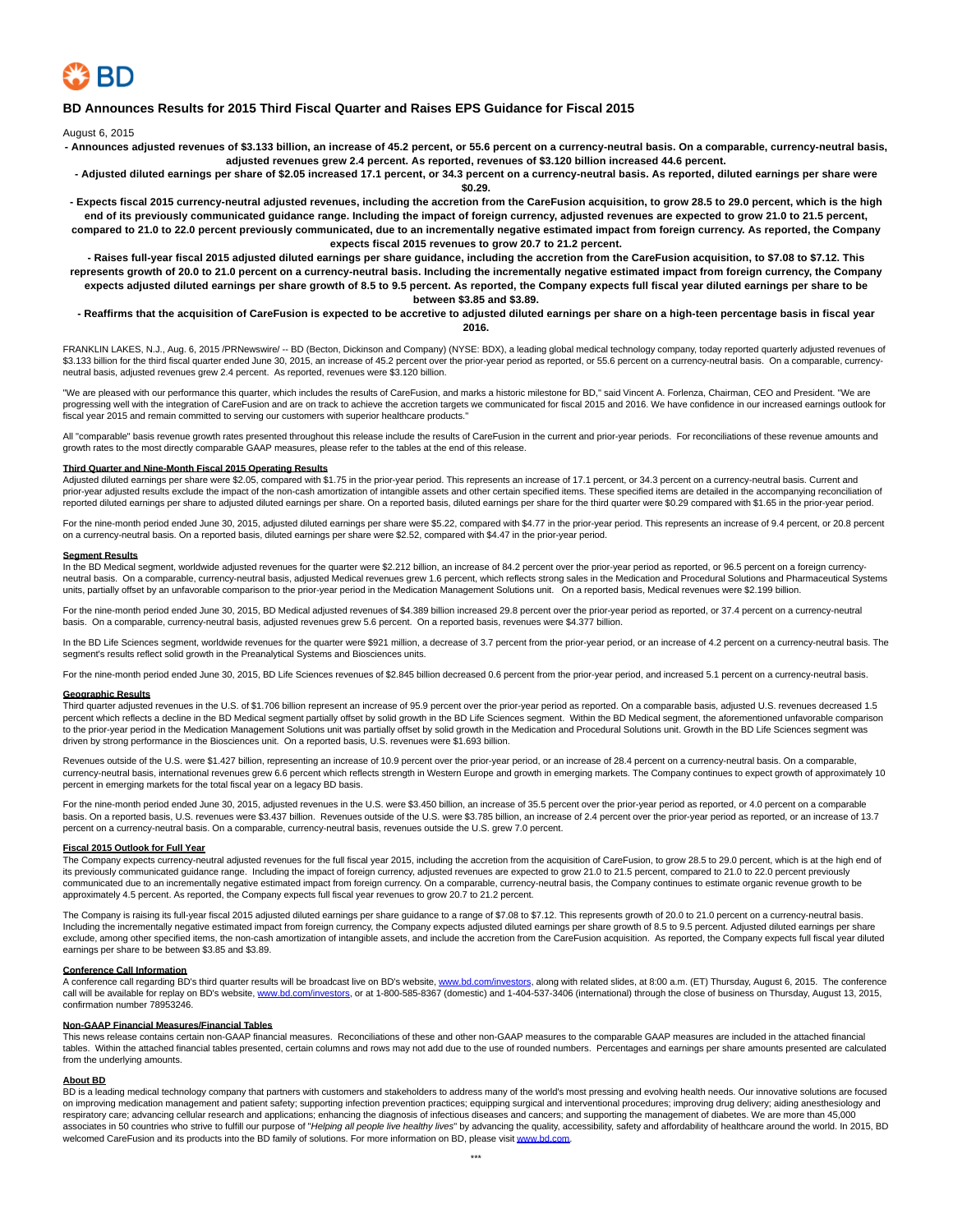This press release, including the section entitled "Fiscal 2015 Outlook for Full Year", contains certain estimates and other forward-looking statements (as defined under Federal securities laws) regarding BD's performance, including future revenues and earnings per share. All such statements are based upon current expectations of BD and involve a number of business risks and uncertainties. Actual results could vary materially from anticipated results described, implied or projected in any forward-looking statement. With respect to forward-looking statements contained herein, a number of factors could cause actual results to vary materially. These factors include, but are not limited to: risks relating to the integration of CareFusion's operations, products and employees into BD and the possibility that the anticipated synergies and other benefits of the proposed acquisition will not be realized or will not be realized within the expected timeframe; potential cuts in governmental healthcare spending, which could result in reduced demand for our product or downward pricing pressure; measures to contain healthcare costs; adverse changes in regional, national or foreign economic conditions, including any impact on our ability to access credit markets and finance our operations, the demand for our products and services as a result of reduced government funding, lower utilization rates or otherwise, or our suppliers' ability to provide products needed for our operations; changes in interest or foreign currency exchange rates; our ability to successfully integrate any businesses we acquire; the adverse impact of cyber-attacks on our information systems; competitive factors including technological advances and new products introduced by competitors; pricing and market pressures; difficulties inherent in product development, delays in product introductions and uncertainty of market acceptance of new products; increases in energy costs and their effect on, among other things, the cost of producing BD's products; efficacy or safety concerns relating to product recalls; fluctuations in costs and availability of raw materials and in BD's ability to maintain favorable supplier arrangements and relationships; new or changing laws and regulations impacting our business or changes in enforcement practices with respect to such laws; uncertainties of litigation (as described in BD's filings with the Securities and Exchange Commission); future healthcare reform, including changes in government pricing and reimbursement policies or other cost containment reforms; the effects of potential pandemic diseases; and issuance of new or revised accounting standards, as well as other factors discussed in BD's filings with the Securities and Exchange Commission. We do not intend to update any forward-looking statements to reflect events or circumstances after the date hereof except as required by applicable laws or regulations.

### BECTON DICKINSON AND COMPANY CONSOLIDATED INCOME STATEMENTS

(Unaudited; Amounts in millions, except share and per share data)

|                                           | Three Months Ended June 30, |         |    |         |           |  |  |  |  |  |
|-------------------------------------------|-----------------------------|---------|----|---------|-----------|--|--|--|--|--|
|                                           |                             | 2015    |    | 2014    | % Change  |  |  |  |  |  |
| <b>REVENUES</b>                           | \$                          | 3,120   | \$ | 2,157   | 44.6      |  |  |  |  |  |
| Cost of products sold                     |                             | 1,932   |    | 1,046   | 84.7      |  |  |  |  |  |
| Selling and administrative expense        |                             | 764     |    | 528     | 44.8      |  |  |  |  |  |
| Research and development expense          |                             | 178     |    | 137     | 29.9      |  |  |  |  |  |
| Acquisition-related costs                 |                             | 108     |    |         | <b>NM</b> |  |  |  |  |  |
| <b>TOTAL OPERATING COSTS</b>              |                             |         |    |         |           |  |  |  |  |  |
| <b>AND EXPENSES</b>                       |                             | 2,983   |    | 1,712   | 74.3      |  |  |  |  |  |
| <b>OPERATING INCOME</b>                   |                             | 137     |    | 445     | (69.2)    |  |  |  |  |  |
| Interest expense                          |                             | (105)   |    | (33)    | <b>NM</b> |  |  |  |  |  |
| Interest income                           |                             | 2       |    | 12      | (84.7)    |  |  |  |  |  |
| Other income (expense), net               |                             | 5       |    | (2)     | <b>NM</b> |  |  |  |  |  |
| <b>INCOME BEFORE INCOME TAXES</b>         |                             | 39      |    | 423     | (90.8)    |  |  |  |  |  |
| Income tax (benefit) provision            |                             | (23)    |    | 97      | ΝM        |  |  |  |  |  |
| <b>NET INCOME</b>                         | \$                          | 62      | \$ | 326     | (80.9)    |  |  |  |  |  |
| <b>EARNINGS PER SHARE</b>                 |                             |         |    |         |           |  |  |  |  |  |
| Basic Earnings per Share                  | \$                          | 0.30    | \$ | 1.69    | (82.2)    |  |  |  |  |  |
| Diluted Earnings per Share                | \$                          | 0.29    | \$ | 1.65    | (82.4)    |  |  |  |  |  |
| AVERAGE SHARES OUTSTANDING (in thousands) |                             |         |    |         |           |  |  |  |  |  |
| Basic                                     |                             | 210,175 |    | 193,054 |           |  |  |  |  |  |
| <b>Diluted</b>                            |                             | 214,928 |    | 197,005 |           |  |  |  |  |  |

NM - Not Meaningful

### BECTON DICKINSON AND COMPANY

CONSOLIDATED INCOME STATEMENTS

(Unaudited; Amounts in millions, except share and per share data)

|                                                               |          |                | Nine Months Ended June 30. |                |                     |
|---------------------------------------------------------------|----------|----------------|----------------------------|----------------|---------------------|
|                                                               |          | 2015           |                            | 2014           | % Change            |
| <b>REVENUES</b>                                               | \$       | 7,222          | \$                         | 6,244          | 15.7                |
| Cost of products sold<br>Selling and administrative expense   |          | 3.943<br>1,820 |                            | 3.045<br>1,584 | 29.5<br>14.9        |
| Research and development expense<br>Acquisition-related costs |          | 437<br>244     |                            | 410            | 6.5<br><b>NM</b>    |
| TOTAL OPERATING COSTS<br><b>AND EXPENSES</b>                  |          | 6,444          |                            | 5,039          | 27.9                |
| OPERATING INCOME                                              |          | 779            |                            | 1,204          | (35.4)              |
| Interest expense<br>Interest income                           |          | (272)<br>20    |                            | (99)<br>36     | <b>NM</b><br>(43.3) |
| Other income, net                                             |          | 23             |                            | 4              | <b>NM</b>           |
| <b>INCOME BEFORE INCOME TAXES</b>                             |          | 549            |                            | 1,145          | (52.0)              |
| Income tax provision                                          |          | 35             |                            | 261            | (86.6)              |
| <b>NET INCOME</b>                                             | \$       | 514            | \$                         | 884            | (41.8)              |
| <b>EARNINGS PER SHARE</b>                                     |          |                |                            |                |                     |
| Basic Earnings per Share<br>Diluted Earnings per Share        | \$<br>\$ | 2.58<br>2.52   | \$<br>\$                   | 4.57<br>4.47   | (43.5)<br>(43.6)    |

AVERAGE SHARES OUTSTANDING (in thousands)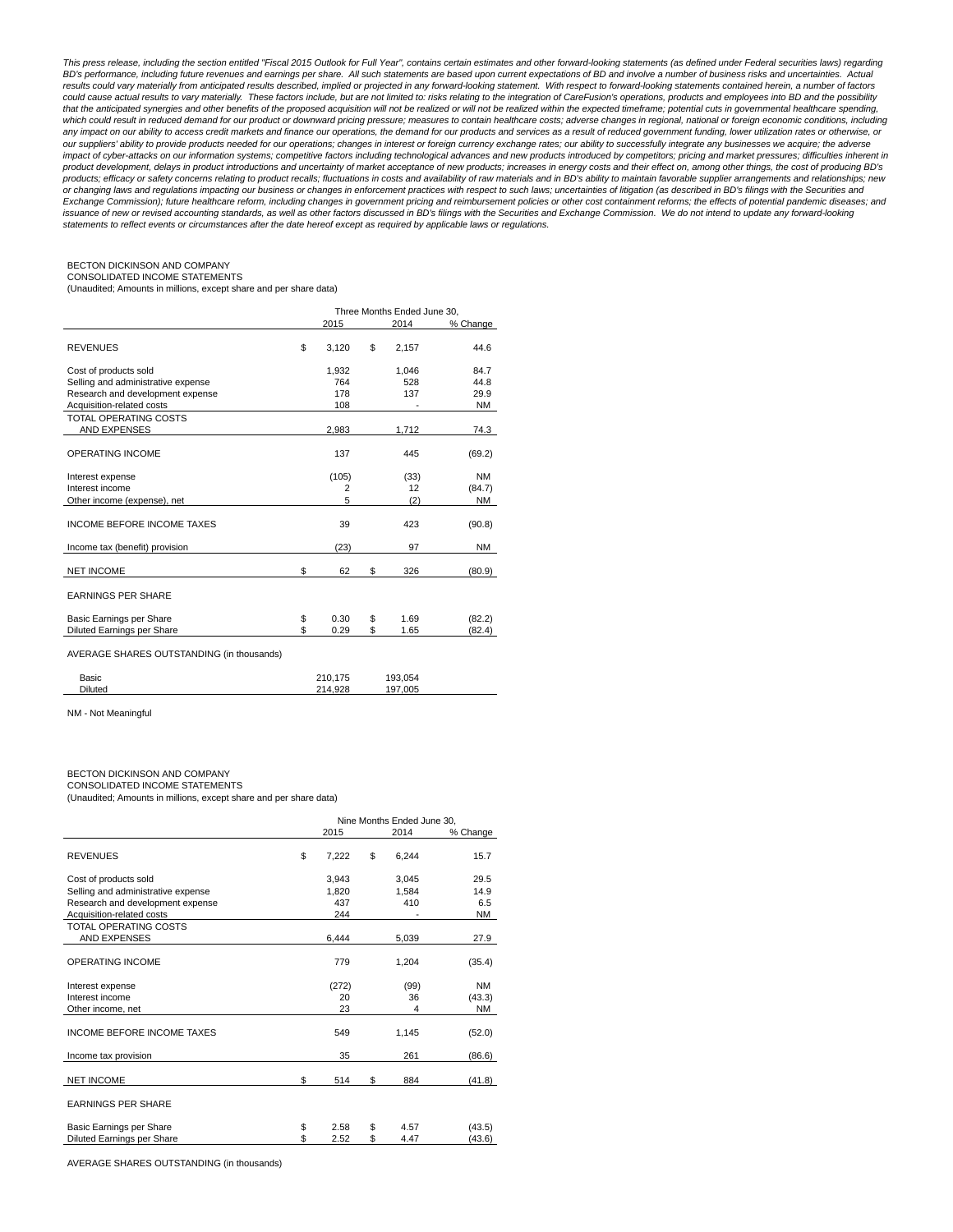| Basic          | 199.690 | 193.624 |  |
|----------------|---------|---------|--|
| <b>Diluted</b> | 204.236 | 197.813 |  |

### NM - Not Meaningful

# BECTON DICKINSON AND COMPANY

SUPPLEMENTAL REVENUE INFORMATION

REVENUES BY BUSINESS SEGMENTS AND UNITS - UNITED STATES

Three Months Ended June 30,

(Unaudited; Amounts in millions)

|                                        |    |       | As Reported |      |    | Adjusted | % Change  |                          |  |
|----------------------------------------|----|-------|-------------|------|----|----------|-----------|--------------------------|--|
|                                        |    | 2015  |             | 2014 |    | 2015     | Reported  | Adjusted                 |  |
| <b>BD MEDICAL</b>                      |    |       |             |      |    |          |           |                          |  |
| Medication and Procedural Solutions    | \$ | 479   | \$          | 256  | \$ | 479      | 86.7      | 86.7                     |  |
| <b>Medication Management Solutions</b> |    | 442   |             |      |    | 442      | <b>NM</b> | <b>NM</b>                |  |
| Diabetes Care                          |    | 118   |             | 118  |    | 118      | 0.3       | 0.3                      |  |
| <b>Pharmaceutical Systems</b>          |    | 88    |             | 94   |    | 88       | (5.8)     | (5.8)                    |  |
| <b>Respiratory Solutions</b>           |    | 164   |             |      |    | 164      | <b>NM</b> | <b>NM</b>                |  |
| Deferred Revenue Adjustment *          |    | (13)  |             |      |    |          | <b>NM</b> | $\overline{\phantom{a}}$ |  |
| <b>TOTAL</b>                           |    | 1,279 | \$          | 468  |    | 1,291    | 173.1     | 175.8                    |  |
| <b>BD LIFE SCIENCES</b>                |    |       |             |      |    |          |           |                          |  |
| <b>Preanalytical Systems</b>           | s. | 175   | \$          | 172  | \$ | 175      | 1.3       | 1.3                      |  |
| Diagnostic Systems                     |    | 138   |             | 137  |    | 138      | 0.4       | 0.4                      |  |
| <b>Biosciences</b>                     |    | 102   |             | 93   |    | 102      | 9.6       | 9.6                      |  |
| <b>TOTAL</b>                           |    | 414   |             | 403  |    | 414      | 2.9       | 2.9                      |  |
|                                        |    |       |             |      |    |          |           |                          |  |
| TOTAL UNITED STATES                    |    | 1,693 | \$          | 871  | S  | 1,706    | 94.4      | 95.9                     |  |

\* In accordance with U.S. GAAP business combination accounting rules, CareFusion's deferred revenue balance was written down to reflect a fair value measurement as of the acquisition date. The deferred revenue adjustment represents the amortization of this write-down which primarily relates to software maintenance contracts in the United States. Revenues for these contracts is typically deferred and recognized over the term of the contracts.

# BECTON DICKINSON AND COMPANY

SUPPLEMENTAL REVENUE INFORMATION

REVENUES BY BUSINESS SEGMENTS AND UNITS - INTERNATIONAL

Three Months Ended June 30, (continued)

(Unaudited; Amounts in millions)

|                                        | As Reported |             | <b>FX</b>   | % Change  |            |
|----------------------------------------|-------------|-------------|-------------|-----------|------------|
|                                        | 2015        | 2014        | Impact      | Reported  | <b>FXN</b> |
| <b>BD MEDICAL</b>                      |             |             |             |           |            |
| Medication and Procedural Solutions    | \$<br>369   | \$<br>333   | \$<br>(49)  | 10.9      | 25.6       |
| <b>Medication Management Solutions</b> | 112         |             | (20)        | <b>NM</b> | <b>NM</b>  |
| Diabetes Care                          | 126         | 140         | (22)        | (9.9)     | 6.1        |
| <b>Pharmaceutical Systems</b>          | 245         | 259         | (48)        | (5.4)     | 13.0       |
| <b>Respiratory Solutions</b>           | 67          |             | (8)         | <b>NM</b> | <b>NM</b>  |
| <b>TOTAL</b>                           | \$<br>920   | \$<br>733   | \$<br>(148) | 25.6      | 45.9       |
| <b>BD LIFE SCIENCES</b>                |             |             |             |           |            |
| <b>Preanalytical Systems</b>           | \$<br>175   | \$<br>192   | \$<br>(29)  | (8.8)     | 6.6        |
| <b>Diagnostic Systems</b>              | 164         | 178         | (25)        | (7.7)     | 6.2        |
| <b>Biosciences</b>                     | 167         | 184         | (22)        | (8.9)     | 2.8        |
| <b>TOTAL</b>                           | \$<br>506   | \$<br>553   | \$<br>(76)  | (8.5)     | 5.2        |
|                                        |             |             |             |           |            |
| <b>TOTAL INTERNATIONAL</b>             | \$<br>1,427 | \$<br>1.286 | \$<br>(224) | 10.9      | 28.4       |

# BECTON DICKINSON AND COMPANY

SUPPLEMENTAL REVENUE INFORMATION REVENUES BY BUSINESS SEGMENTS AND UNITS - TOTAL Three Months Ended June 30, (continued)

(Unaudited; Amounts in millions)

|                                        |             |       |  |                       |  |       |        |       | % Change  |            |           |            |  |
|----------------------------------------|-------------|-------|--|-----------------------|--|-------|--------|-------|-----------|------------|-----------|------------|--|
|                                        | As Reported |       |  | <b>FX</b><br>Adiusted |  |       |        |       | Adjusted  |            |           |            |  |
|                                        |             | 2015  |  | 2014                  |  | 2015  | Impact |       | Reported  | <b>FXN</b> | Adiusted  | <b>FXN</b> |  |
| <b>BD MEDICAL</b>                      |             |       |  |                       |  |       |        |       |           |            |           |            |  |
| Medication and Procedural Solutions    |             | 848   |  | 590                   |  | 848   |        | (49)  | 43.8      | 52.2       | 43.8      | 52.2       |  |
| <b>Medication Management Solutions</b> |             | 554   |  |                       |  | 554   |        | (20)  | <b>NM</b> | <b>NM</b>  | <b>NM</b> | <b>NM</b>  |  |
| Diabetes Care                          |             | 245   |  | 258                   |  | 245   |        | (22)  | (5.2)     | 3.4        | (5.2)     | 3.4        |  |
| <b>Pharmaceutical Systems</b>          |             | 333   |  | 353                   |  | 333   |        | (48)  | (5.5)     | 8.0        | (5.5)     | 8.0        |  |
| <b>Respiratory Solutions</b>           |             | 232   |  |                       |  | 232   |        | (8)   | <b>NM</b> | <b>NM</b>  | <b>NM</b> | <b>NM</b>  |  |
| Deferred Revenue Adjustment *          |             | (13)  |  |                       |  |       |        |       | <b>NM</b> | <b>NM</b>  |           |            |  |
| <b>TOTAL</b>                           |             | 2,199 |  | .201                  |  | 2.212 |        | (148) | 83.1      | 95.5       | 84.2      | 96.5       |  |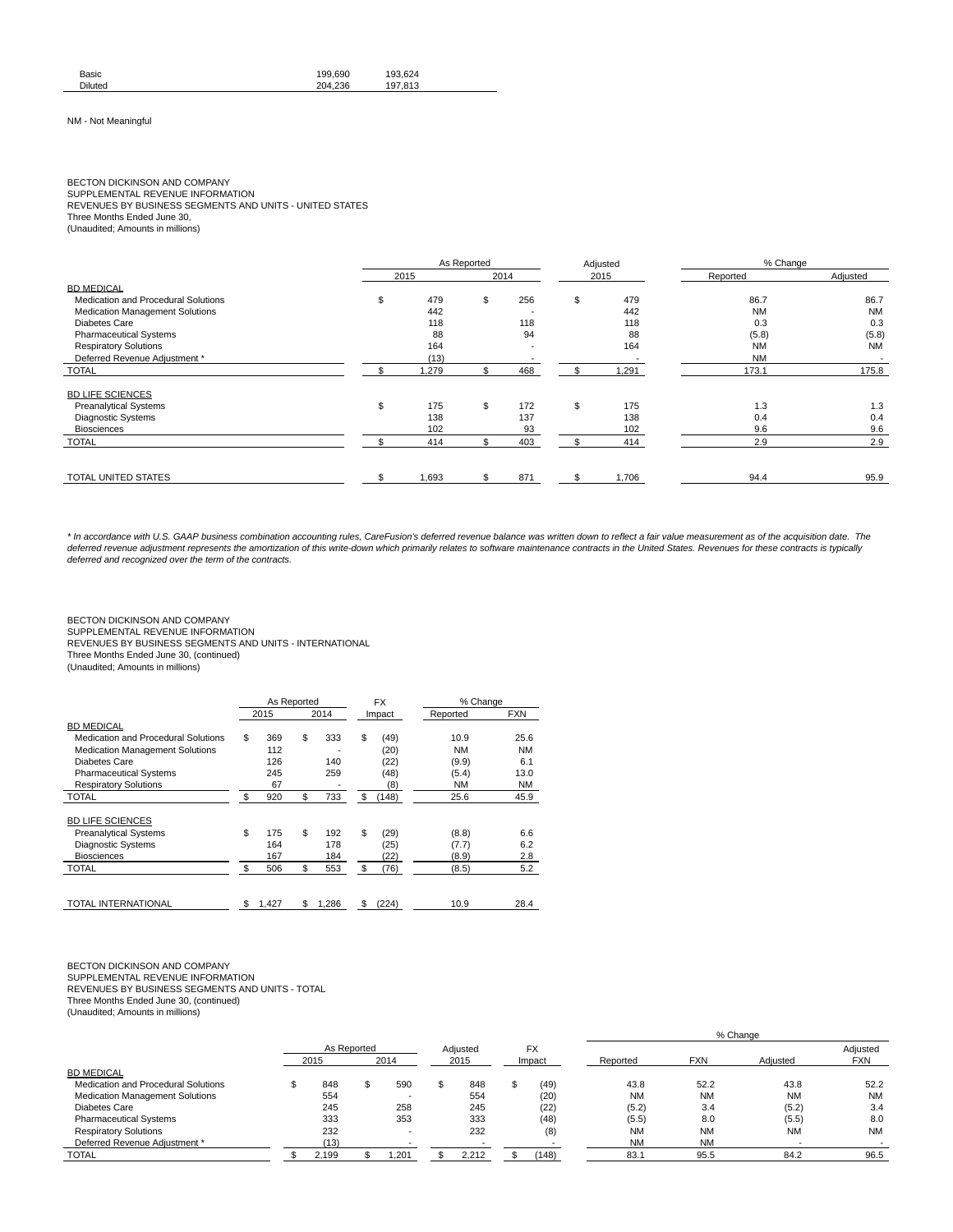| <b>BD LIFE SCIENCES</b>      |       |       |       |       |       |      |       |      |
|------------------------------|-------|-------|-------|-------|-------|------|-------|------|
| <b>Preanalytical Systems</b> | 349   | 364   | 349   | (29)  | (4.0) | 4.1  | (4.0) | 4.1  |
| <b>Diagnostic Systems</b>    | 302   | 315   | 302   | (25)  | (4.2) | 3.7  | (4.2) | 3.7  |
| <b>Biosciences</b>           | 269   | 277   | 269   | (22)  | (2.7) | 5.1  | (2.7) | 5.1  |
| <b>TOTAL</b>                 | 921   | 956   | 921   | (76)  | (3.7) | 4.2  | (3.7) | 4.2  |
|                              |       |       |       |       |       |      |       |      |
| <b>TOTAL REVENUES</b>        | 3.120 | 2.157 | 3.133 | (224) | 44.6  | 55.0 | 45.2  | 55.6 |

\* In accordance with U.S. GAAP business combination accounting rules, CareFusion's deferred revenue balance was written down to reflect a fair value measurement as of the acquisition date. The deferred revenue adjustment represents the amortization of this write-down which primarily relates to software maintenance contracts in the United States. Revenues for these contracts is typically deferred and recognized over the term of the contracts.

### BECTON DICKINSON AND COMPANY SUPPLEMENTAL REVENUE INFORMATION REVENUES BY BUSINESS SEGMENTS AND UNITS - UNITED STATES Nine Months Ended June 30, (Unaudited; Amounts in millions)

|                                        |    |       | As Reported |       | Adjusted    | % Change  |                          |
|----------------------------------------|----|-------|-------------|-------|-------------|-----------|--------------------------|
|                                        |    | 2015  |             | 2014  | 2015        | Reported  | Adjusted                 |
| <b>BD MEDICAL</b>                      |    |       |             |       |             |           |                          |
| Medication and Procedural Solutions    | ж  | 1,003 | \$          | 759   | \$<br>1,003 | 32.1      | 32.1                     |
| <b>Medication Management Solutions</b> |    | 442   |             |       | 442         | <b>NM</b> | <b>NM</b>                |
| Diabetes Care                          |    | 361   |             | 358   | 361         | 1.0       | 1.0                      |
| <b>Pharmaceutical Systems</b>          |    | 226   |             | 227   | 226         | (0.4)     | (0.4)                    |
| <b>Respiratory Solutions</b>           |    | 164   |             |       | 164         | <b>NM</b> | <b>NM</b>                |
| Deferred Revenue Adiustment *          |    | (13)  |             |       |             | <b>NM</b> | $\overline{\phantom{a}}$ |
| <b>TOTAL</b>                           |    | 2,183 | ж           | 1,344 | 2,196       | 62.5      | 63.4                     |
| <b>BD LIFE SCIENCES</b>                |    |       |             |       |             |           |                          |
| <b>Preanalytical Systems</b>           | \$ | 516   | \$          | 507   | \$<br>516   | 1.8       | 1.8                      |
| Diagnostic Systems                     |    | 446   |             | 425   | 446         | 4.9       | 4.9                      |
| <b>Biosciences</b>                     |    | 292   |             | 270   | 292         | 8.0       | 8.0                      |
| <b>TOTAL</b>                           |    | 1,254 | \$          | 1,202 | \$<br>1,254 | 4.3       | 4.3                      |
| TOTAL UNITED STATES                    |    | 3,437 |             | 2,546 | 3,450       | 35.0      | 35.5                     |

\* In accordance with U.S. GAAP business combination accounting rules, CareFusion's deferred revenue balance was written down to reflect a fair value measurement as of the acquisition date. The deferred revenue adjustment represents the amortization of this write-down which primarily relates to software maintenance contracts in the United States. Revenues for these contracts is typically deferred and recognized over the term of the contracts.

BECTON DICKINSON AND COMPANY

SUPPLEMENTAL REVENUE INFORMATION REVENUES BY BUSINESS SEGMENTS AND UNITS - INTERNATIONAL

Nine Months Ended June 30, (continued) (Unaudited; Amounts in millions)

|                                     | As Reported |             |     | <b>FX</b> | % Change  |            |
|-------------------------------------|-------------|-------------|-----|-----------|-----------|------------|
|                                     | 2015        | 2014        |     | Impact    | Reported  | <b>FXN</b> |
| <b>BD MEDICAL</b>                   |             |             |     |           |           |            |
| Medication and Procedural Solutions | \$<br>1.011 | \$<br>961   | \$  | (95)      | 5.2       | 15.1       |
| Medication Management Solutions     | 112         |             |     | (20)      | <b>NM</b> | <b>NM</b>  |
| Diabetes Care                       | 394         | 415         |     | (47)      | (5.2)     | 6.0        |
| <b>Pharmaceutical Systems</b>       | 609         | 661         |     | (85)      | (7.9)     | 5.0        |
| <b>Respiratory Solutions</b>        | 67          |             |     | (8)       | <b>NM</b> | <b>NM</b>  |
| <b>TOTAL</b>                        | \$<br>2,193 | \$<br>2,037 | \$  | (255)     | 7.7       | 20.2       |
|                                     |             |             |     |           |           |            |
| <b>BD LIFE SCIENCES</b>             |             |             |     |           |           |            |
| <b>Preanalytical Systems</b>        | \$<br>526   | \$<br>547   | \$  | (60)      | (3.9)     | 7.1        |
| <b>Diagnostic Systems</b>           | 512         | 526         |     | (55)      | (2.7)     | 7.7        |
| <b>Biosciences</b>                  | 555         | 588         |     | (47)      | (5.7)     | 2.4        |
| <b>TOTAL</b>                        | \$<br>1.592 | \$<br>1.661 | \$  | (162)     | (4.2)     | 5.6        |
|                                     |             |             |     |           |           |            |
|                                     |             |             |     |           |           |            |
| TOTAL INTERNATIONAL                 | \$<br>3.785 | \$<br>3.698 | \$. | (417)     | 2.4       | 13.7       |

BECTON DICKINSON AND COMPANY SUPPLEMENTAL REVENUE INFORMATION REVENUES BY BUSINESS SEGMENTS AND UNITS - TOTAL Nine Months Ended June 30, (continued) (Unaudited; Amounts in millions)

| טר   |                                      | Adiusteg | $\mathbf{r}$<br>$\sqrt{ }$ |          |            |          | Adiusteu   |
|------|--------------------------------------|----------|----------------------------|----------|------------|----------|------------|
| 2015 | <b>2015</b><br>201<br>20 I U<br>ZU H |          | Impact                     | Peported | <b>EXN</b> | \diusted | <b>FXN</b> |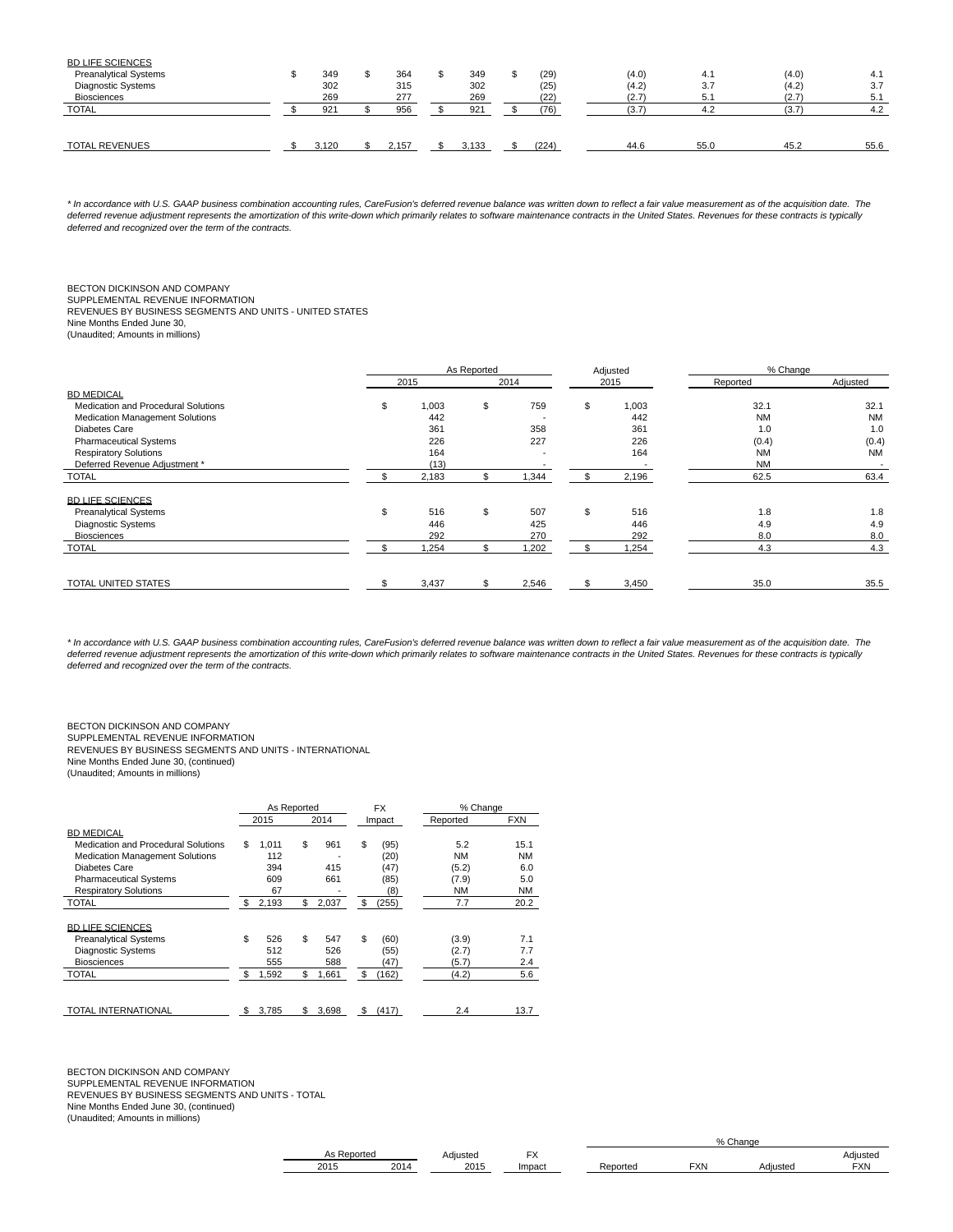| <b>BD MEDICAL</b>                   |             |     |                          |     |       |     |       |           |           |           |           |
|-------------------------------------|-------------|-----|--------------------------|-----|-------|-----|-------|-----------|-----------|-----------|-----------|
| Medication and Procedural Solutions | \$<br>2,014 | \$  | .720                     | \$  | 2,014 | \$  | (95)  | 17.1      | 22.6      | 17.1      | 22.6      |
| Medication Management Solutions     | 554         |     |                          |     | 554   |     | (20)  | <b>NM</b> | <b>NM</b> | <b>NM</b> | <b>NM</b> |
| <b>Diabetes Care</b>                | 755         |     | 773                      |     | 755   |     | (47)  | (2.3)     | 3.7       | (2.3)     | 3.7       |
| <b>Pharmaceutical Systems</b>       | 835         |     | 888                      |     | 835   |     | (85)  | (6.0)     | 3.6       | (6.0)     | 3.6       |
| <b>Respiratory Solutions</b>        | 232         |     | $\overline{\phantom{a}}$ |     | 232   |     | (8)   | <b>NM</b> | <b>NM</b> | <b>NM</b> | <b>NM</b> |
| Deferred Revenue Adjustment *       | (13)        |     |                          |     |       |     |       | <b>NM</b> | <b>NM</b> |           |           |
| <b>TOTAL</b>                        | 4,377       | \$  | 3,381                    | \$. | 4,389 |     | (255) | 29.5      | 37.0      | 29.8      | 37.4      |
| <b>BD LIFE SCIENCES</b>             |             |     |                          |     |       |     |       |           |           |           |           |
| <b>Preanalytical Systems</b>        | \$<br>1,042 | \$  | 1.054                    | \$  | .042  | \$  | (60)  | (1.1)     | 4.6       | (1.1)     | 4.6       |
| Diagnostic Systems                  | 957         |     | 951                      |     | 957   |     | (55)  | 0.7       | 6.4       | 0.7       | 6.4       |
| <b>Biosciences</b>                  | 846         |     | 858                      |     | 846   |     | (47)  | (1.4)     | 4.1       | (1.4)     | 4.1       |
| <b>TOTAL</b>                        | 2,845       | \$. | 2,863                    |     | 2,845 |     | (162) | (0.6)     | 5.1       | (0.6)     | 5.1       |
|                                     |             |     |                          |     |       |     |       |           |           |           |           |
| <b>TOTAL REVENUES</b>               | 7.222       | \$  | 6.244                    | \$. | 7,235 | \$. | (417) | 15.7      | 22.4      | 15.9      | 22.6      |
|                                     |             |     |                          |     |       |     |       |           |           |           |           |

\* In accordance with U.S. GAAP business combination accounting rules, CareFusion's deferred revenue balance was written down to reflect a fair value measurement as of the acquisition date. The deferred revenue adjustment represents the amortization of this write-down which primarily relates to software maintenance contracts in the United States. Revenues for these contracts is typically deferred and recognized over the term of the contracts.

# BECTON DICKINSON AND COMPANY

SUPPLEMENTAL INFORMATION

RECONCILIATION OF REPORTED REVENUE CHANGE TO COMPARABLE ADJUSTED REVENUE CHANGE - UNITED STATES

Three Months Ended June 30, (Unaudited; Amounts in millions)

|                                     | A        | R                   |    | $C = A + B$ | D                     |     |                        |     | $F=D+E$                  | $G=(C-F)/F$            |
|-------------------------------------|----------|---------------------|----|-------------|-----------------------|-----|------------------------|-----|--------------------------|------------------------|
|                                     | Reported | Deferred<br>Revenue |    | Adjusted    | <b>BD</b><br>Reported |     | <b>CFN</b><br>Reported |     | Comparable<br>Historical | Comparable<br>Adjusted |
|                                     | 2015     | Adjustment          |    | 2015        | 2014                  |     | 2014                   |     | 2014                     | % Change               |
| <b>BD MEDICAL</b>                   |          |                     |    |             |                       |     |                        |     |                          |                        |
| Medication and Procedural Solutions | 479      | \$                  |    | 479         | \$<br>256             | \$  | 203                    | \$  | 459                      | 4.2                    |
| Medication Management Solutions     | 442      |                     |    | 442         |                       |     | 488                    |     | 488                      | (9.5)                  |
| Diabetes Care                       | 118      |                     |    | 118         | 118                   |     |                        |     | 118                      | 0.3                    |
| <b>Pharmaceutical Systems</b>       | 88       |                     |    | 88          | 94                    |     |                        |     | 94                       | (5.8)                  |
| <b>Respiratory Solutions</b>        | 164      |                     |    | 164         |                       |     | 169                    |     | 169                      | (2.9)                  |
| Deferred Revenue Adjustment *       | (13)     |                     | 13 |             |                       |     |                        |     |                          |                        |
| <b>TOTAL</b>                        | ,279     |                     | 13 | \$<br>,291  | \$<br>468             | \$  | 860                    | \$. | 1,328                    | (2.8)                  |
| <b>BD LIFE SCIENCES</b>             |          |                     |    |             |                       |     |                        |     |                          |                        |
| <b>Preanalytical Systems</b>        | 175      | \$                  |    | 175         | \$<br>172             | \$. |                        | \$  | 172                      | 1.3                    |
| <b>Diagnostic Systems</b>           | 138      |                     |    | 138         | 137                   |     |                        |     | 137                      | 0.4                    |
| <b>Biosciences</b>                  | 102      |                     |    | 102         | 93                    |     |                        |     | 93                       | 9.6                    |
| <b>TOTAL</b>                        | 414      |                     |    | 414         | \$<br>403             |     |                        |     | 403                      | 2.9                    |
|                                     |          |                     |    |             |                       |     |                        |     |                          |                        |
| TOTAL UNITED STATES                 | 1,693    |                     | 13 | 1,706       | 871                   |     | 860                    |     | 1,731                    | (1.5)                  |

\* In accordance with U.S. GAAP business combination accounting rules, CareFusion's deferred revenue balance was written down to reflect a fair value measurement as of the acquisition date. The deferred revenue adjustment represents the amortization of this write-down which primarily relates to software maintenance contracts in the United States. Revenues for these contracts is typically deferred and recognized over the term of the contracts.

# BECTON DICKINSON AND COMPANY SUPPLEMENTAL INFORMATION

RECONCILIATION OF REPORTED REVENUE CHANGE TO COMPARABLE FXN REVENUE CHANGE - INTERNATIONAL

Three Months Ended June 30, (continued)

| (Unaudited; Amounts in millions) |  |  |  |
|----------------------------------|--|--|--|
|----------------------------------|--|--|--|

|                                     | A           | B<br><b>BD</b> | C<br><b>CFN</b> |    | $D=B+C$<br>Comparable | E<br>Comparable | $F=(A-D-E)/D$<br>Comparable |
|-------------------------------------|-------------|----------------|-----------------|----|-----------------------|-----------------|-----------------------------|
|                                     | Reported    | Reported       | Reported        |    | Historical            | <b>FX</b>       | <b>FXN</b>                  |
|                                     | 2015        | 2014           | 2014            |    | 2014                  | Impact          | % Change                    |
| <b>BD MEDICAL</b>                   |             |                |                 |    |                       |                 |                             |
| Medication and Procedural Solutions | \$<br>369   | \$<br>333      | \$<br>62        | \$ | 396                   | \$<br>(49)      | 5.8                         |
| Medication Management Solutions     | 112         |                | 124             |    | 124                   | (20)            | 7.0                         |
| <b>Diabetes Care</b>                | 126         | 140            |                 |    | 140                   | (22)            | 6.1                         |
| <b>Pharmaceutical Systems</b>       | 245         | 259            |                 |    | 259                   | (48)            | 13.0                        |
| <b>Respiratory Solutions</b>        | 67          |                | 76              |    | 76                    | (8)             | 0.1                         |
| <b>TOTAL</b>                        | \$<br>920   | \$<br>733      | \$<br>262       | \$ | 995                   | \$<br>(148)     | 7.4                         |
| <b>BD LIFE SCIENCES</b>             |             |                |                 |    |                       |                 |                             |
| <b>Preanalytical Systems</b>        | \$<br>175   | \$<br>192      | \$              | \$ | 192                   | \$<br>(29)      | 6.6                         |
| <b>Diagnostic Systems</b>           | 164         | 178            |                 |    | 178                   | (25)            | 6.2                         |
| <b>Biosciences</b>                  | 167         | 184            |                 |    | 184                   | (22)            | 2.8                         |
| <b>TOTAL</b>                        | 506         | \$<br>553      | \$              | \$ | 553                   | \$<br>(76)      | 5.2                         |
| TOTAL INTERNATIONAL                 | \$<br>1,427 | \$<br>,286     | \$<br>262       | S  | 1,548                 | \$<br>(224)     | 6.6                         |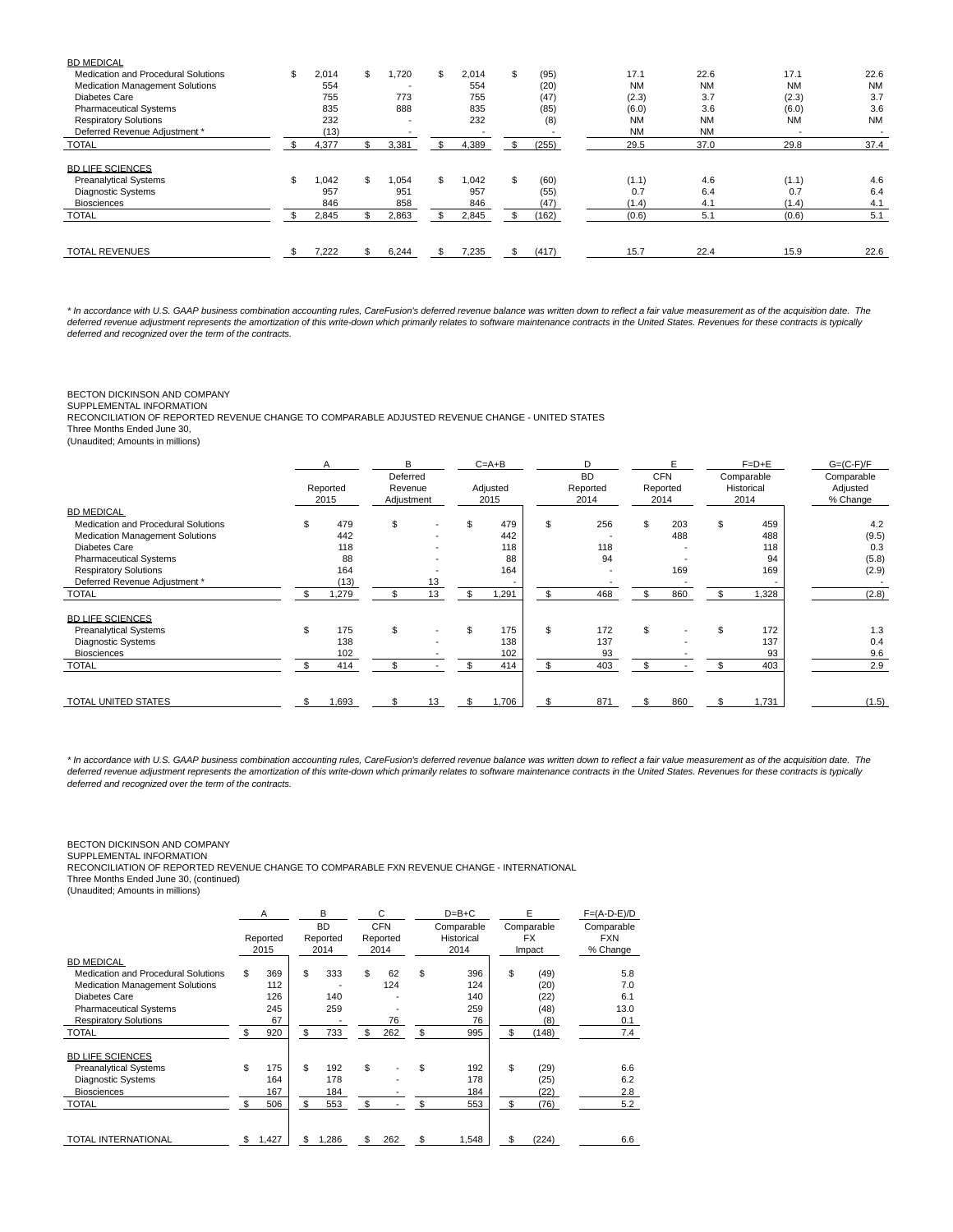# BECTON DICKINSON AND COMPANY

SUPPLEMENTAL INFORMATION

RECONCILIATION OF REPORTED REVENUE CHANGE TO COMPARABLE ADJUSTED FXN REVENUE CHANGE - TOTAL

Three Months Ended June 30, (continued)

(Unaudited; Amounts in millions)

|                                        | A                | В  |                                   |  | $C = A + B$      | D                             |     | E                              | $F=D+E$                          |     | G                                 | $H=(C-F-G)/F$                                    |
|----------------------------------------|------------------|----|-----------------------------------|--|------------------|-------------------------------|-----|--------------------------------|----------------------------------|-----|-----------------------------------|--------------------------------------------------|
|                                        | Reported<br>2015 |    | Deferred<br>Revenue<br>Adjustment |  | Adjusted<br>2015 | <b>BD</b><br>Reported<br>2014 |     | <b>CFN</b><br>Reported<br>2014 | Comparable<br>Historical<br>2014 |     | Comparable<br><b>FX</b><br>Impact | Comparable<br>Adjusted<br><b>FXN</b><br>% Change |
| <b>BD MEDICAL</b>                      |                  |    |                                   |  |                  |                               |     |                                |                                  |     |                                   |                                                  |
| Medication and Procedural Solutions    | \$<br>848        | \$ |                                   |  | 848              | \$<br>590                     | \$. | 265                            | \$<br>855                        | \$. | (49)                              | 5.0                                              |
| <b>Medication Management Solutions</b> | 554              |    |                                   |  | 554              |                               |     | 612                            | 612                              |     | (20)                              | (6.1)                                            |
| Diabetes Care                          | 245              |    | ۰.                                |  | 245              | 258                           |     |                                | 258                              |     | (22)                              | 3.4                                              |
| <b>Pharmaceutical Systems</b>          | 333              |    |                                   |  | 333              | 353                           |     |                                | 353                              |     | (48)                              | 8.0                                              |
| <b>Respiratory Solutions</b>           | 232              |    |                                   |  | 232              |                               |     | 245                            | 245                              |     | (8)                               | (2.0)                                            |
| Deferred Revenue Adjustment *          | (13)             |    | 13                                |  | -                |                               |     |                                |                                  |     |                                   |                                                  |
| <b>TOTAL</b>                           | 2,199            |    | 13                                |  | 2,212            | \$<br>1,201                   | S   | 1,122                          | 2,323                            | \$  | (148)                             | 1.6                                              |
| <b>BD LIFE SCIENCES</b>                |                  |    |                                   |  |                  |                               |     |                                |                                  |     |                                   |                                                  |
| <b>Preanalytical Systems</b>           | \$<br>349        | \$ |                                   |  | 349              | \$<br>364                     | \$  |                                | 364                              | \$  | (29)                              | 4.1                                              |
| <b>Diagnostic Systems</b>              | 302              |    |                                   |  | 302              | 315                           |     |                                | 315                              |     | (25)                              | 3.7                                              |
| <b>Biosciences</b>                     | 269              |    |                                   |  | 269              | 277                           |     |                                | 277                              |     | (22)                              | 5.1                                              |
| <b>TOTAL</b>                           | 921              |    |                                   |  | 921              | 956                           | \$  |                                | 956                              | \$  | (76)                              | 4.2                                              |
| <b>TOTAL REVENUES</b>                  | 3,120            |    | 13                                |  | 3,133            | \$<br>2,157                   | \$  | 1,122                          | 3,279                            |     | (224)                             | 2.4                                              |

\* In accordance with U.S. GAAP business combination accounting rules, CareFusion's deferred revenue balance was written down to reflect a fair value measurement as of the acquisition date. The deferred revenue adjustment represents the amortization of this write-down which primarily relates to software maintenance contracts in the United States. Revenues for these contracts is typically deferred and recognized over the term of the contracts.

BECTON DICKINSON AND COMPANY

SUPPLEMENTAL INFORMATION

RECONCILIATION OF REPORTED REVENUE CHANGE TO COMPARABLE ADJUSTED REVENUE CHANGE - UNITED STATES Nine Months Ended June 30,

(Unaudited; Amounts in millions)

|                                     |     | A                | В                                 |    | $C = A + B$      |     | D                                          |    | $E = C + D$                                  |                               |     | G                              | $H = F + G$                      | $I=(E-H)/H$                        |
|-------------------------------------|-----|------------------|-----------------------------------|----|------------------|-----|--------------------------------------------|----|----------------------------------------------|-------------------------------|-----|--------------------------------|----------------------------------|------------------------------------|
|                                     |     | Reported<br>2015 | Deferred<br>Revenue<br>Adjustment |    | Adjusted<br>2015 |     | <b>CFN</b><br>Reported<br>1st Half 2015 ** |    | Comparable<br>Historical<br>Adjusted<br>2015 | <b>BD</b><br>Reported<br>2014 |     | <b>CFN</b><br>Reported<br>2014 | Comparable<br>Historical<br>2014 | Comparable<br>Adjusted<br>% Change |
| <b>BD MEDICAL</b>                   |     |                  |                                   |    |                  |     |                                            |    |                                              |                               |     |                                |                                  |                                    |
| Medication and Procedural Solutions | \$  | 003              | \$                                | ۰  | 003 <sub>1</sub> | \$  | 427                                        | £. | 1,430                                        | \$<br>759                     |     | 601                            | \$<br>1,360                      | 5.2                                |
| Medication Management Solutions     |     | 442              |                                   | ۰  | 442              |     | 843                                        |    | .285                                         |                               |     | 1,261                          | 1,261                            | 1.9                                |
| Diabetes Care                       |     | 361              |                                   | ٠  | 361              |     |                                            |    | 361                                          | 358                           |     |                                | 358                              | 1.0                                |
| <b>Pharmaceutical Systems</b>       |     | 226              |                                   | ٠  | 226              |     |                                            |    | 226                                          | 227                           |     |                                | 227                              | (0.4)                              |
| <b>Respiratory Solutions</b>        |     | 164              |                                   |    | 164              |     | 333                                        |    | 497                                          |                               |     | 452                            | 452                              | 9.9                                |
| Deferred Revenue Adjustment *       |     | (13)             |                                   | 13 |                  |     |                                            |    |                                              |                               |     |                                |                                  |                                    |
| <b>TOTAL</b>                        |     | 2,183            | \$                                | 13 | \$<br>2,196      | \$  | ,603                                       | \$ | 3,799                                        | \$<br>,344                    | \$  | 2,314                          | \$<br>3,658                      | 3.9                                |
| <b>BD LIFE SCIENCES</b>             |     |                  |                                   |    |                  |     |                                            |    |                                              |                               |     |                                |                                  |                                    |
| <b>Preanalytical Systems</b>        | \$  | 516              | \$                                | ٠  | 516              | \$  |                                            | \$ | 516                                          | \$<br>507                     | S.  |                                | \$<br>507                        | 1.8                                |
| <b>Diagnostic Systems</b>           |     | 446              |                                   |    | 446              |     |                                            |    | 446                                          | 425                           |     |                                | 425                              | 4.9                                |
| <b>Biosciences</b>                  |     | 292              |                                   |    | 292              |     |                                            |    | 292                                          | 270                           |     |                                | 270                              | 8.0                                |
| <b>TOTAL</b>                        |     | .254             | \$.                               |    | .254             | \$. |                                            |    | .254                                         | \$<br>,202                    | \$  |                                | .202                             | 4.3                                |
| TOTAL UNITED STATES                 | \$. | 3,437            |                                   | 13 | \$<br>3,450      |     | ,603                                       |    | 5,053                                        | \$<br>2,546                   | \$. | 2,314                          | 4,860                            | 4.0                                |

\* In accordance with U.S. GAAP business combination accounting rules, CareFusion's deferred revenue balance was written down to reflect a fair value measurement as of the acquisition date. The deferred revenue adjustment represents the amortization of this write-down which primarily relates to software maintenance contracts in the United States. Revenues for these contracts is typically deferred and recognized over the term of the contracts.

\*\* For the quarters ended December 31, 2014 and March 31, 2015

BECTON DICKINSON AND COMPANY

SUPPLEMENTAL INFORMATION

RECONCILIATION OF REPORTED REVENUE CHANGE TO COMPARABLE FXN REVENUE CHANGE - INTERNATIONAL

Nine Months Ended June 30, (continued)

(Unaudited; Amounts in millions)

|                                        |          |  | в               |  | $C = A + B$ |           |          | $F=D+E$    |            | $H=(C-F-G)/F$ |
|----------------------------------------|----------|--|-----------------|--|-------------|-----------|----------|------------|------------|---------------|
|                                        |          |  | CFN<br>Reported |  | Comparable  | <b>BD</b> | CFN      | Comparable | Comparable | Comparable    |
|                                        | Reported |  |                 |  | Historical  | Reported  | Reported | Historical | <b>FX</b>  | <b>FXN</b>    |
|                                        | 2015     |  | 1st Half 2015 * |  | 2015        | 2014      | 2014     | 2014       | Impact     | % Change      |
| <b>BD MEDICAL</b>                      |          |  |                 |  |             |           |          |            |            |               |
| Medication and Procedural Solutions    | .011     |  | 117             |  | 128         | 961       | 181      | 141        | (102)      | 7.8           |
| <b>Medication Management Solutions</b> | 112      |  | 208             |  | 320         |           | 319      | 319        | (42)       | 13.5          |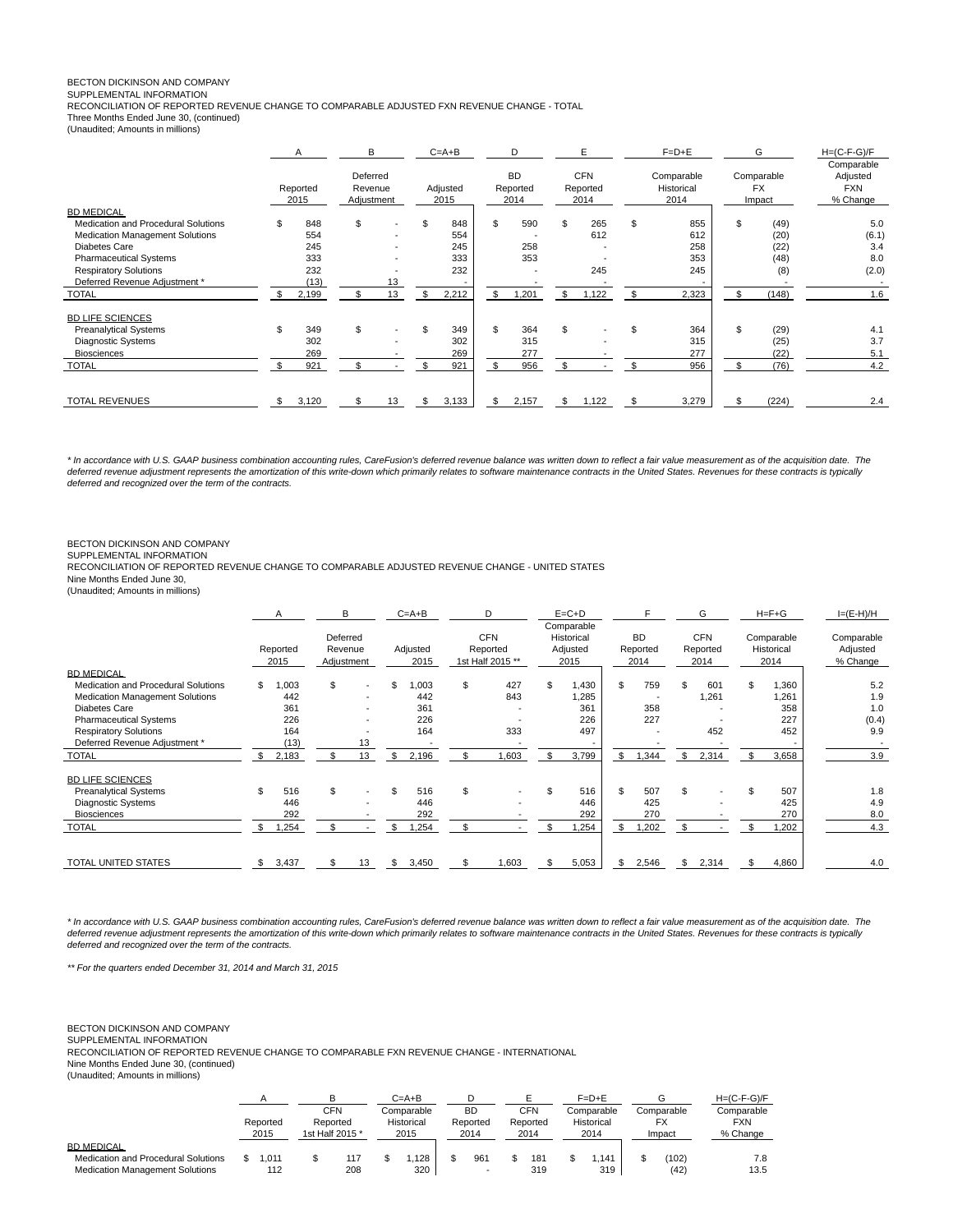| Diabetes Care                 | 394         | ۰       |     | 394   |   | 415   |     |                          | 415   | (47)  | 6.0  |
|-------------------------------|-------------|---------|-----|-------|---|-------|-----|--------------------------|-------|-------|------|
| <b>Pharmaceutical Systems</b> | 609         |         |     | 609   |   | 661   |     |                          | 661   | (85)  | 5.0  |
| <b>Respiratory Solutions</b>  | 67          | 138     |     | 206   |   |       |     | 198                      | 198   | (16)  | 12.0 |
| <b>TOTAL</b>                  | 2,193<br>\$ | 463     |     | 2,656 | S | 2,037 | S   | 697                      | 2,735 | (292) | 7.8  |
| <b>BD LIFE SCIENCES</b>       |             |         |     |       |   |       |     |                          |       |       |      |
| <b>Preanalytical Systems</b>  | 526<br>\$   | \$<br>- | \$. | 526   |   | 547   | S   | $\overline{\phantom{a}}$ | 547   | (60)  | 7.1  |
| Diagnostic Systems            | 512         | ۰       |     | 512   |   | 526   |     |                          | 526   | (55)  | 7.7  |
| <b>Biosciences</b>            | 555         |         |     | 555   |   | 588   |     |                          | 588   | (47)  | 2.4  |
| <b>TOTAL</b>                  | 1,592       |         |     | .592  |   | 1,661 |     |                          | .661  | (162) | 5.6  |
|                               |             |         |     |       |   |       |     |                          |       |       |      |
| <b>TOTAL INTERNATIONAL</b>    | \$<br>3,785 | 463     |     | 4.248 |   | 3.698 | \$. | 697                      | 4.395 | (454) | 7.0  |

\* For the quarters ended December 31, 2014 and March 31, 2015

BECTON DICKINSON AND COMPANY

SUPPLEMENTAL INFORMATION

RECONCILIATION OF REPORTED REVENUE CHANGE TO COMPARABLE ADJUSTED FXN REVENUE CHANGE - TOTAL

Nine Months Ended June 30, (continued) (Unaudited; Amounts in millions)

|                                     | A                | B          |                          | $C = A + B$  |     | D                        | $E = C + D$              | F           | G           | $H = F + G$ |     |            | $J=(E-H-I)/H$          |
|-------------------------------------|------------------|------------|--------------------------|--------------|-----|--------------------------|--------------------------|-------------|-------------|-------------|-----|------------|------------------------|
|                                     |                  | Deferred   |                          |              |     | <b>CFN</b>               | Comparable<br>Historical | <b>BD</b>   | <b>CFN</b>  | Comparable  |     | Comparable | Comparable<br>Adjusted |
|                                     | Reported         | Revenue    |                          | Adjusted     |     | Reported                 | Adjusted                 | Reported    | Reported    | Historical  |     | <b>FX</b>  | <b>FXN</b>             |
|                                     | 2015             | Adjustment |                          | 2015         |     | 1st Half 2015 **         | 2015                     | 2014        | 2014        | 2014        |     | Impact     | % Change               |
| <b>BD MEDICAL</b>                   |                  |            |                          |              |     |                          |                          |             |             |             |     |            |                        |
| Medication and Procedural Solutions | \$<br>2,014      | \$.        | $\overline{\phantom{a}}$ | 2,014        | \$  | 544                      | 2,557                    | \$<br>,720  | 781         | 2,501       | \$  | (102)      | 6.3                    |
| Medication Management Solutions     | 554              |            |                          | 554          |     | 1,051                    | 1,605                    |             | 1,580       | 1,580       |     | (42)       | 4.2                    |
| <b>Diabetes Care</b>                | 755              |            |                          | 755          |     |                          | 755                      | 773         |             | 773         |     | (47)       | 3.7                    |
| <b>Pharmaceutical Systems</b>       | 835              |            |                          | 835          |     |                          | 835                      | 888         |             | 888         |     | (85)       | 3.6                    |
| <b>Respiratory Solutions</b>        | 232              |            |                          | 232          |     | 471                      | 703                      |             | 650         | 650         |     | (16)       | 10.5                   |
| Deferred Revenue Adjustment *       | (13)             |            | 13                       |              |     | $\overline{\phantom{a}}$ | $\overline{\phantom{a}}$ |             |             |             |     |            |                        |
| <b>TOTAL</b>                        | 4,377            | \$         | 13                       | 4,389<br>\$  |     | 2,066                    | 6,456                    | \$<br>3,381 | \$<br>3,012 | 6,392       | \$  | (292)      | 5.6                    |
| <b>BD LIFE SCIENCES</b>             |                  |            |                          |              |     |                          |                          |             |             |             |     |            |                        |
| <b>Preanalytical Systems</b>        | \$<br>,042<br>-1 | \$.        | $\overline{\phantom{a}}$ | 1,042<br>\$  | \$. | $\overline{\phantom{a}}$ | 1,042                    | \$<br>,054  | \$          | 1,054       | \$  | (60)       | 4.6                    |
| <b>Diagnostic Systems</b>           | 957              |            |                          | 957          |     | ٠                        | 957                      | 951         |             | 951         |     | (55)       | 6.4                    |
| <b>Biosciences</b>                  | 846              |            |                          | 846          |     |                          | 846                      | 858         |             | 858         |     | (47)       | 4.1                    |
| <b>TOTAL</b>                        | 2,845            |            |                          | 2,845<br>SS. | \$  |                          | 2,845                    | \$<br>2,863 |             | 2,863       | \$  | (162)      | 5.1                    |
|                                     |                  |            |                          |              |     |                          |                          |             |             |             |     |            |                        |
| <b>TOTAL REVENUES</b>               | \$.<br>7,222     |            | 13                       | 7,235<br>\$  |     | 2,066                    | 9,301                    | \$<br>6,244 | \$<br>3,012 | 9,255       | \$. | (454)      | 5.4                    |

\* In accordance with U.S. GAAP business combination accounting rules, CareFusion's deferred revenue balance was written down to reflect a fair value measurement as of the acquisition date. The deferred revenue adjustment represents the amortization of this write-down which primarily relates to software maintenance contracts in the United States. Revenues for these contracts is typically deferred and recognized over the term of the contracts.

\*\* For the quarters ended December 31, 2014 and March 31, 2015

BECTON DICKINSON AND COMPANY SUPPLEMENTAL REVENUE INFORMATION SAFETY REVENUES (Unaudited; Amounts in millions)

|                         |             |    |      |     | Three Months Ended June 30, |          |            |
|-------------------------|-------------|----|------|-----|-----------------------------|----------|------------|
|                         | As Reported |    |      |     | FX                          |          | % Change   |
|                         | 2015        |    | 2014 |     | Impact                      | Reported | <b>FXN</b> |
| TOTAL SAFETY REVENUES   |             |    |      |     |                             |          |            |
| <b>United States</b>    | \$<br>427   | S  | 304  | \$  |                             | 40.4     | 40.4       |
| International           | 304         |    | 265  |     | (49)                        | 14.7     | 33.2       |
| <b>TOTAL</b>            | 731         | S. | 569  | \$. | (49)                        | 28.4     | 37.1       |
|                         |             |    |      |     |                             |          |            |
| BY SEGMENT              |             |    |      |     |                             |          |            |
| <b>BD</b> Medical       | \$<br>456   | \$ | 284  | S   | (27)                        | 60.6     | 69.9       |
| <b>BD Life Sciences</b> | 275         |    | 285  |     | (23)                        | (3.6)    | 4.3        |
| <b>TOTAL</b>            | 731         | \$ | 569  |     | (49)                        | 28.4     | 37.1       |
|                         |             |    |      |     |                             |          |            |

|                       |              |             |   |       |  | Nine Months Ended June 30. |          |            |
|-----------------------|--------------|-------------|---|-------|--|----------------------------|----------|------------|
|                       |              | As Reported |   |       |  | FX                         |          | % Change   |
|                       | 2014<br>2015 |             |   |       |  | Impact                     | Reported | <b>FXN</b> |
| TOTAL SAFETY REVENUES |              |             |   |       |  |                            |          |            |
| <b>United States</b>  |              | 1.030       | S | 906   |  |                            | 13.6     | 13.6       |
| International         |              | 825         |   | 751   |  | (93)                       | 9.8      | 22.2       |
| <b>TOTAL</b>          |              | 1.855       |   | 1.657 |  | (93)                       | 11.9     | 17.5       |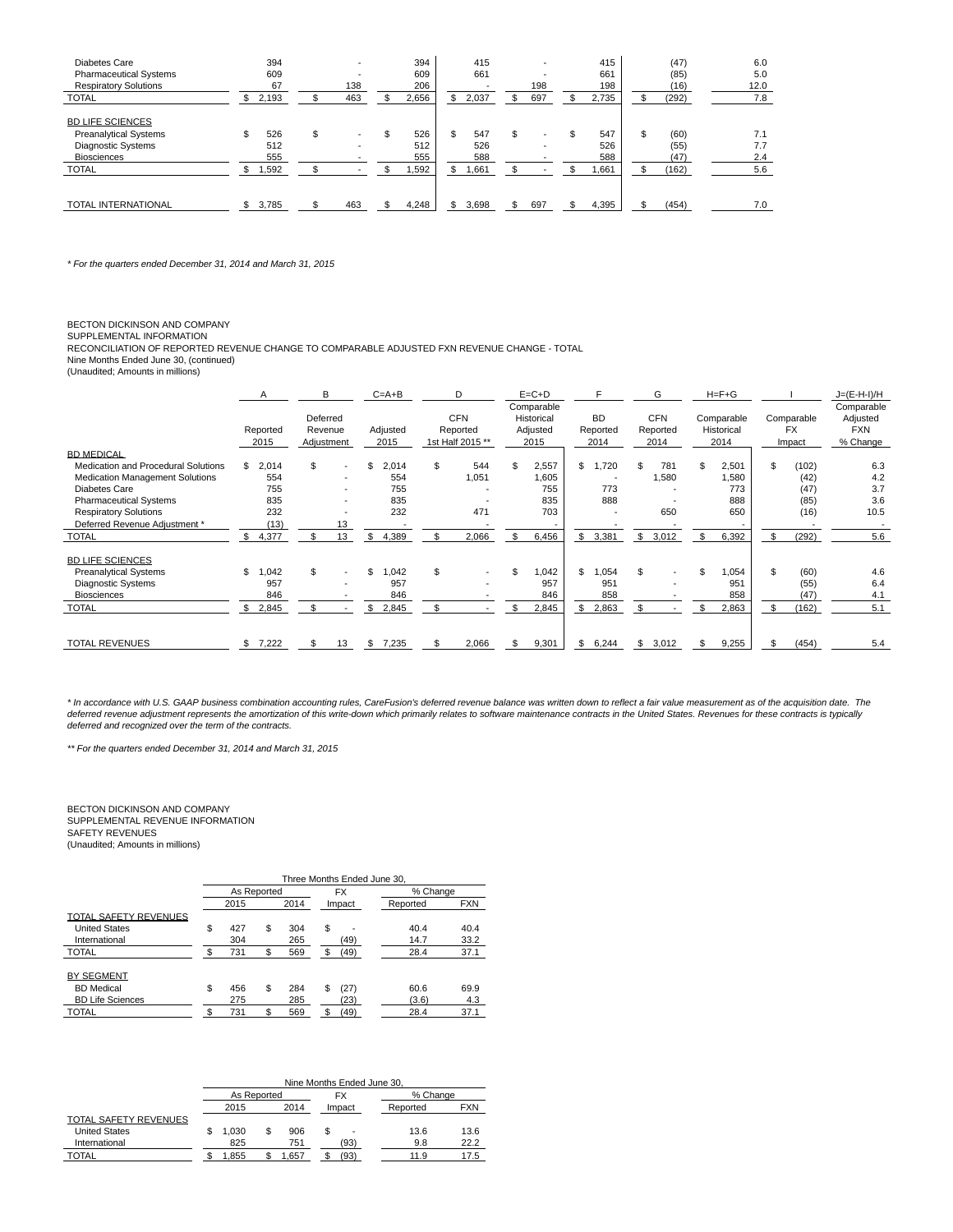| <b>BY SEGMENT</b>       |       |   |       |      |      |      |
|-------------------------|-------|---|-------|------|------|------|
| <b>BD</b> Medical       | 1.033 | S | 832   | (47) | 24.1 | 29.8 |
| <b>BD Life Sciences</b> | 822   |   | 825   | (46) | (0.4 | 5.1  |
| <b>TOTAL</b>            | 1.855 |   | . 657 | (93) | 11.9 | 17.5 |

BECTON DICKINSON AND COMPANY

SUPPLEMENTAL INFORMATION

RECONCILIATION OF SAFETY REVENUE CHANGE TO COMPARABLE FXN REVENUE CHANGE (Unaudited; Amounts in millions)

|                         | Three Months Ended June 30. |           |    |           |    |            |    |            |    |            |               |  |  |  |
|-------------------------|-----------------------------|-----------|----|-----------|----|------------|----|------------|----|------------|---------------|--|--|--|
|                         |                             |           |    | B         |    | C          |    | $D=B+C$    |    |            | $F=(A-D-E)/D$ |  |  |  |
|                         |                             | <b>BD</b> |    | <b>BD</b> |    | <b>CFN</b> |    | Comparable |    | Comparable | Comparable    |  |  |  |
|                         |                             | Reported  |    | Reported  |    | Reported   |    | Historical |    | <b>FX</b>  | <b>FXN</b>    |  |  |  |
|                         |                             | 2015      |    | 2014      |    | 2014       |    | 2014       |    | Impact     | % Change      |  |  |  |
| TOTAL SAFETY REVENUES   |                             |           |    |           |    |            |    |            |    |            |               |  |  |  |
| <b>United States</b>    | S                           | 427       | \$ | 304       | \$ | 119        | \$ | 424        | \$ |            | 0.9           |  |  |  |
| International           |                             | 304       |    | 265       |    | 46         |    | 311        |    | (49)       | 13.5          |  |  |  |
| <b>TOTAL</b>            |                             | 731       |    | 569       |    | 165        |    | 735        |    | (49)       | 6.2           |  |  |  |
| <b>BY SEGMENT</b>       |                             |           |    |           |    |            |    |            |    |            |               |  |  |  |
| <b>BD</b> Medical       | \$                          | 456       | \$ | 284       | \$ | 165        | \$ | 450        | \$ | (27)       | 7.4           |  |  |  |
| <b>BD Life Sciences</b> |                             | 275       |    | 285       |    |            |    | 285        |    | (23)       | 4.3           |  |  |  |
| <b>TOTAL</b>            |                             | 731       | ¢  | 569       |    | 165        |    | 735        |    | (49)       | 6.2           |  |  |  |

### Nine Months Ended June 30, A B C=A+B D E F=D+E G H=(C-F-G)/F<br>CFN Comparable BD CFN Comparable Comparable Comparable CFN Comparable BD CFN Comparable Comparable Comparable Reported Reported Historical Reported Reported Historical FX FXN 2015 1st Half 2015 \* 2015 2014 2014 2014 Impact % Change TOTAL SAFETY REVENUES United States \$ 1,030 \$ 252 \$ 1,281 | \$ 906 \$ 348 \$ 1,254 | \$ - 2.2 International 825 83 908 751 127 878 (99) 14.8 TOTAL \$ 1,855 \$ 334 \$ 2,189 \$ 1,657 \$ 475 \$ 2,132 \$ (99) 7.3 BY SEGMENT BD Medical \$ 1,033 \$ 334 \$ 1,367 | \$ 832 \$ 475 \$ 1,307 | \$ (54) 8.7 BD Life Sciences 822 - 822 825 - 825 (46) 5.1 TOTAL \$ 1,855 \$ 334 \$ 2,189 \$ 1,657 \$ 475 \$ 2,132 \$ (99) 7.3

\* For the quarters ended December 31, 2014 and March 31, 2015

BECTON DICKINSON AND COMPANY

SUPPLEMENTAL INFORMATION

RECONCILIATION OF REPORTED DILUTED EPS TO ADJUSTED DILUTED EPS

(Unaudited)

|                                                                                                                                        | Three Months Ended June 30. |        |     |                          |     |        |    |                                    |                                          |          |         |                                            |
|----------------------------------------------------------------------------------------------------------------------------------------|-----------------------------|--------|-----|--------------------------|-----|--------|----|------------------------------------|------------------------------------------|----------|---------|--------------------------------------------|
|                                                                                                                                        |                             | 2015   |     | 2014                     |     | Growth |    | Foreign<br>Currency<br>Translation | Foreign<br>Currency<br>Neutral<br>Growth | Growth % |         | Foreign<br>Currency<br>Neutral<br>Growth % |
| Reported Diluted Earnings per Share                                                                                                    | S                           | 0.29   | \$  | 1.65                     | S   | (1.36) | \$ | (0.29)                             | \$<br>(1.07)                             |          | (82.4%) | (64.8%)                                    |
| Financing Costs (\$5 million or \$3 million after-tax) (1)                                                                             |                             | 0.01   |     | ٠                        |     |        |    |                                    |                                          |          |         |                                            |
| Transaction Costs (\$9 million or \$6 million after-tax) (1)                                                                           |                             | 0.03   |     |                          |     |        |    |                                    |                                          |          |         |                                            |
| Integration Costs (\$24 million or \$15 million after-tax) (1)                                                                         |                             | 0.07   |     | ٠                        |     |        |    |                                    |                                          |          |         |                                            |
| Restructuring Costs (\$75 million or \$47 million after-tax) (1)                                                                       |                             | 0.22   |     | $\overline{\phantom{a}}$ |     |        |    |                                    |                                          |          |         |                                            |
| Purchase Accounting Adjustments (\$439 million or \$311 million after-tax and \$19<br>million or \$13 million after-tax, respectively) |                             | 1.45   | (2) | 0.07                     | (3) |        |    | (0.01)                             |                                          |          |         |                                            |
| Employee Termination Cost-related Amounts (\$5 million or \$3 million after-tax) (4)                                                   |                             | (0.01) |     |                          |     |        |    |                                    |                                          |          |         |                                            |
| Research and Development Charges (\$9 million or \$6 million after-tax) (5)                                                            |                             |        |     | 0.03                     |     |        |    |                                    |                                          |          |         |                                            |
| Adjusted Diluted Earnings per Share                                                                                                    |                             | 2.05   | \$  | 1.75                     |     | 0.30   | \$ | (0.30)                             | \$<br>0.60                               |          | 17.1%   | 34.3%                                      |

 $(1)$  Represents financing, transaction, integration and restructuring costs associated with the CareFusion acquisition.

(2) Represents non-cash amortization expense of \$148 million pre-tax associated with acquisition related identifiable intangible assets, including CareFusion, as well as the net amortization of purchase accounting adjustments of \$291 million pre-tax to reflect CareFusion's inventory, fixed assets, debt and deferred revenue balances at fair value as of the acquisition date.

(3) Represents non-cash amortization expense associated with acquisition related identifiable intangible assets.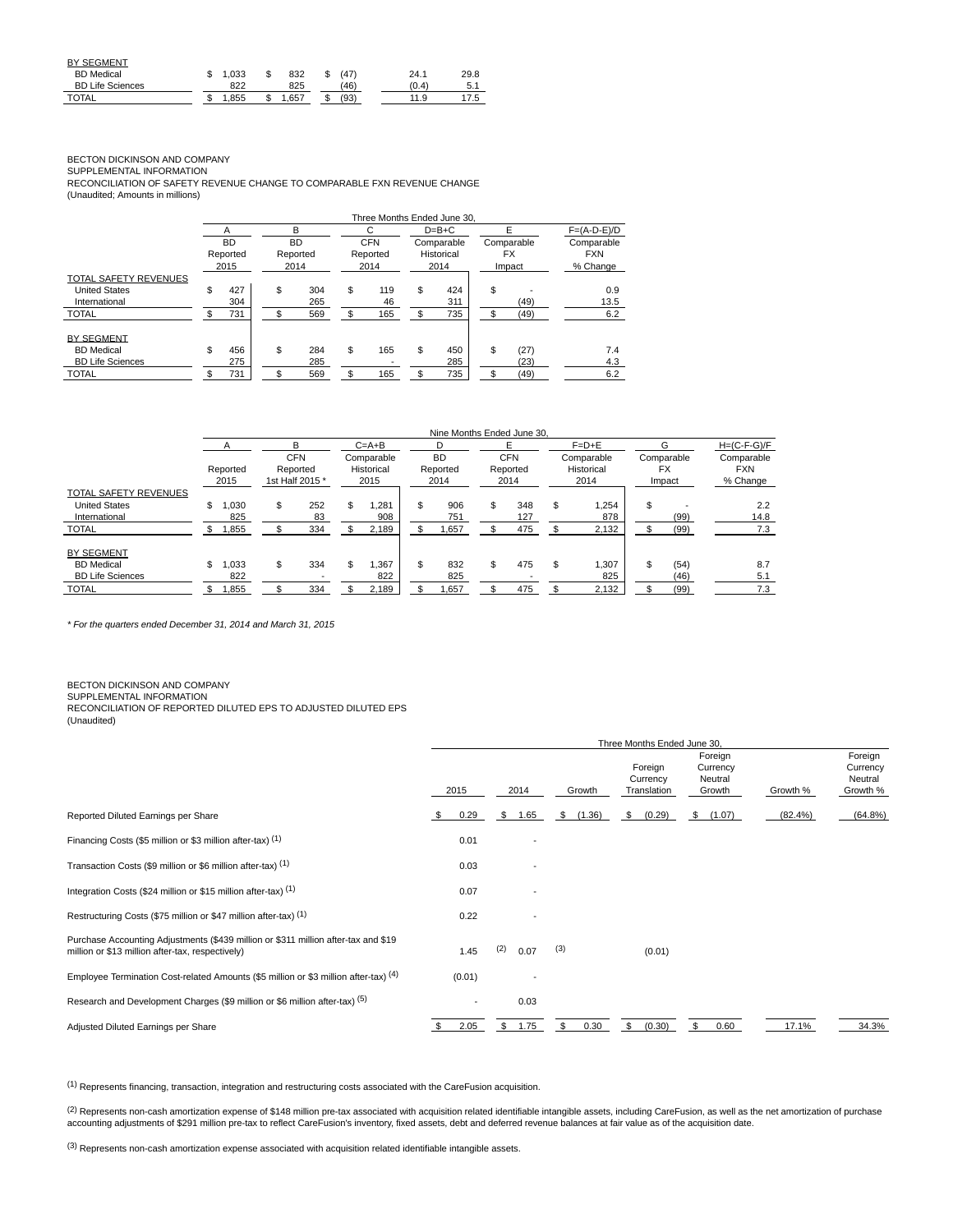<sup>(4)</sup> Represents an adjustment to the liability for employee termination costs recorded relative to workforce reduction actions taken in the fourth quarter of fiscal year 2014.

<sup>(5)</sup> Represents a charge associated with the decision to terminate a research and development program in the Medical segment; the charge relates to program asset write-offs and obligations.

### BECTON DICKINSON AND COMPANY SUPPLEMENTAL INFORMATION

RECONCILIATION OF REPORTED DILUTED EPS TO ADJUSTED DILUTED EPS (Unaudited)

|                                                                                                                                        | Nine Months Ended June 30, |             |              |                                    |                                          |          |                                            |  |  |
|----------------------------------------------------------------------------------------------------------------------------------------|----------------------------|-------------|--------------|------------------------------------|------------------------------------------|----------|--------------------------------------------|--|--|
|                                                                                                                                        | 2015                       | 2014        | Growth       | Foreign<br>Currency<br>Translation | Foreign<br>Currency<br>Neutral<br>Growth | Growth % | Foreign<br>Currency<br>Neutral<br>Growth % |  |  |
| Reported Diluted Earnings per Share                                                                                                    | 2.52                       | \$<br>4.47  | (1.95)<br>\$ | \$<br>(0.52)                       | \$<br>(1.43)                             | (43.6%)  | $(32.0\%)$                                 |  |  |
| Financing Costs (\$107 million or \$65 million after-tax) (1)                                                                          | 0.32                       |             |              |                                    |                                          |          |                                            |  |  |
| Transaction Costs (\$52 million or \$35 million after-tax) (1)                                                                         | 0.17                       |             |              |                                    |                                          |          |                                            |  |  |
| Integration Costs (\$55 million or \$34 million after-tax) (1)                                                                         | 0.17                       |             |              |                                    |                                          |          |                                            |  |  |
| Restructuring Costs (\$136 million or \$83 million after-tax) (1)                                                                      | 0.41                       |             |              |                                    |                                          |          |                                            |  |  |
| Purchase Accounting Adjustments (\$466 million or \$326 million after-tax and \$56<br>million or \$38 million after-tax, respectively) | 1.60                       | (2)<br>0.19 | (3)          | (0.02)                             |                                          |          |                                            |  |  |
| Employee Termination Cost-related Amounts (\$5 million or \$3 million after-tax) (4)                                                   | (0.01)                     |             |              |                                    |                                          |          |                                            |  |  |
| Litigation-related Charge (\$12 million or \$7 million after-tax) (5)                                                                  | 0.04                       |             |              |                                    |                                          |          |                                            |  |  |
| Dilutive Share Impact (6)                                                                                                              | 0.02                       |             |              |                                    |                                          |          |                                            |  |  |
| Research and Development Charges (\$29 million or \$18 million after-tax) (7)                                                          |                            | 0.09        |              |                                    |                                          |          |                                            |  |  |
| Other Specified Items, Net (\$2 million or \$2 million after-tax) (8)                                                                  |                            | 0.01        |              |                                    |                                          |          |                                            |  |  |
| Adjusted Diluted Earnings per Share                                                                                                    | 5.22<br>\$                 | 4.77<br>\$  | \$<br>0.45   | \$<br>(0.54)                       | \$<br>0.99                               | 9.4%     | 20.8%                                      |  |  |

(1) Represents financing, transaction, integration and restructuring costs associated with the CareFusion acquisition.

 $^{(2)}$  Represents non-cash amortization expense of \$184 million pre-tax associated with acquisition related identifiable intangible assets, including CareFusion, as well as the net amortization of purchase accounting adjustments of \$291 million pre-tax to reflect CareFusion's inventory, fixed assets, debt and deferred revenue balances at fair value as of the acquisition date. Also<br>includes an acquisition-date acc

 $(3)$  Represents non-cash amortization expense associated with acquisition related identifiable intangible assets.

<sup>(4)</sup> Represents an adjustment to the liability for employee termination costs recorded relative to workforce reduction actions taken in the fourth quarter of fiscal year 2014.

<sup>(5)</sup> Represents a charge for plaintiff's attorneys' fees associated with the unfavorable verdict in the antitrust and false advertising lawsuit filed against BD by RTI.

 $^{(6)}$  Represents the dilutive impact of BD shares issued as part of purchase consideration for CareFusion acquisition prior to the consolidation of its operating results beginning on April 1, 2015. The year-to-date adjusted diluted average shares outstanding (in thousands) is 203,332.

 $^{(7)}$  Includes a \$9 million charge associated with the decision to terminate a research and development program in the Medical segment; the charge relates to program asset write-offs and obligations. Also includes a \$20 million charge associated with the write-off of capitalized product software and, to a lesser extent, fixed assets primarily resulting from the discontinuance of an instrument product development program in the Life Sciences segment.

(8) Represents the cost associated with the decision to early terminate a European distributor arrangement in the Life Sciences segment of \$11 million pre-tax, which was largely offset by a gain from a cash distribution received from the sale of a company, of which BD had a small equity ownership, of \$8 million pre-tax.

BECTON DICKINSON AND COMPANY SUPPLEMENTAL INFORMATION FY2015 OUTLOOK RECONCILIATION

|                                                      |                                     | <b>BD</b> Standalone     |                  |                                     | BD Including CareFusion Accretion |                          |
|------------------------------------------------------|-------------------------------------|--------------------------|------------------|-------------------------------------|-----------------------------------|--------------------------|
|                                                      | Revenues                            | FX Impact                | <b>FXN Basis</b> | Revenues                            | FX Impact                         | <b>FXN Basis</b>         |
| Full Year FY2015 Estimated Growth on a               |                                     |                          |                  |                                     |                                   |                          |
| <b>Reported Basis</b><br>Deferred Revenue Adjustment | $-(2.0\%)$                          | $-(7.0\%)$               | $-5.0\%$         | 20.7% - 21.2%<br>$-0.3%$            | $-(7.5%)$<br><b>NM</b>            | 28.2% - 28.7%<br>$-0.3%$ |
| Adjusted Full Year FY2015 Estimated Growth           | $-(2.0\%)$                          | $-(7.0\%)$               | $-5.0\%$         | 21.0% - 21.5%                       | $-(7.5%)$                         | 28.5% - 29.0%            |
|                                                      | Full Year<br>FY 2015<br>(estimated) | Full Year<br>FY 2014     | % Increase       | Full Year<br>FY 2015<br>(estimated) | Full Year<br>FY 2014              | % Increase               |
| Reported Fully Diluted Earnings per Share            | $6.19 - 6.26$<br>\$.                | \$<br>5.99               | <b>NM</b>        | \$<br>$3.85 - 3.89$                 | \$<br>5.99                        | <b>NM</b>                |
| <b>Financing Costs</b>                               | ٠                                   | 0.02                     |                  | 0.32                                | 0.02                              |                          |
| <b>Transaction Costs</b>                             | ٠                                   | $\overline{\phantom{a}}$ |                  | 0.17                                |                                   |                          |